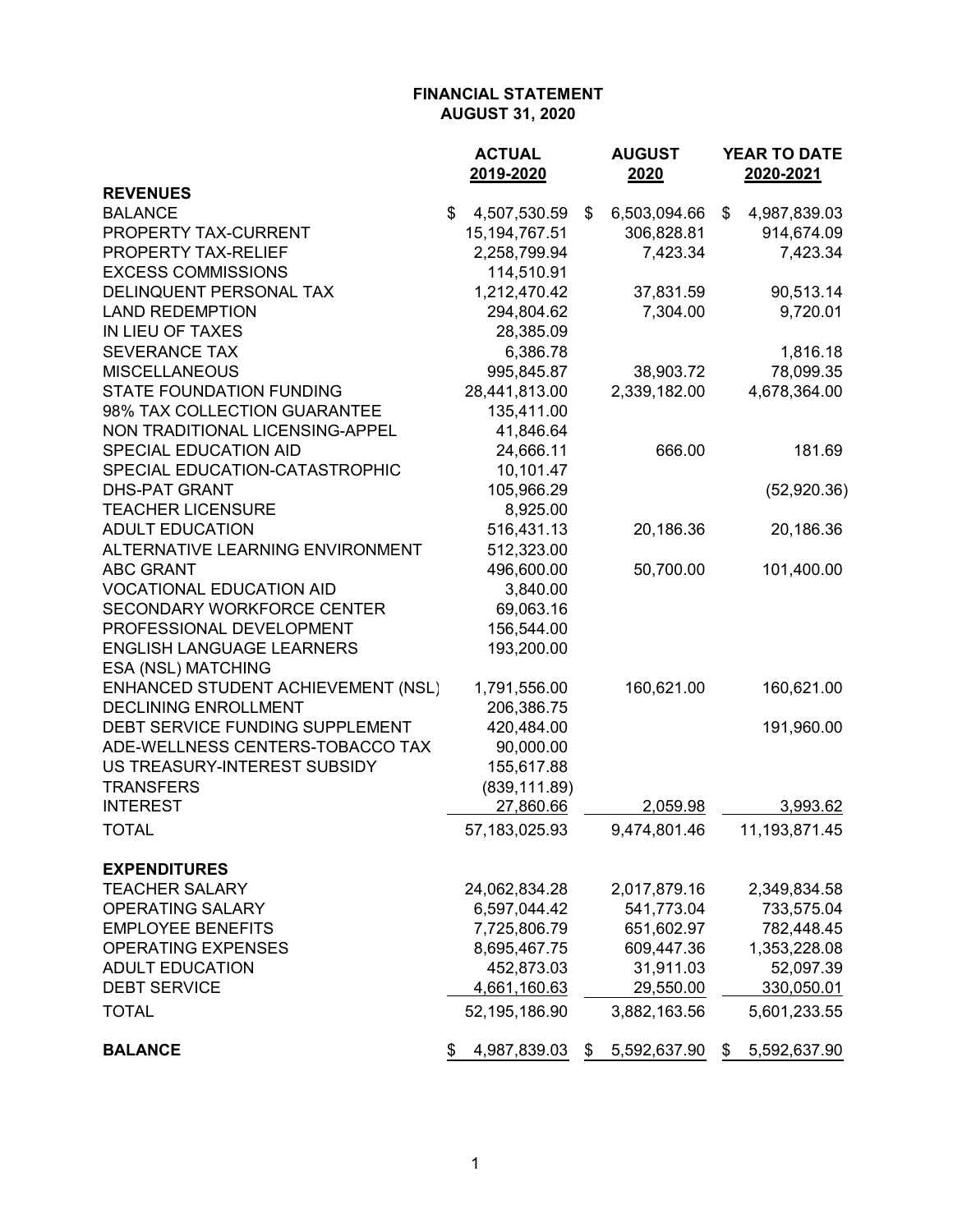|                                                                                | <b>ACTUAL</b><br>2019-2020 |                           |    | <b>AUGUST</b><br>2020 | YEAR TO DATE<br>2020-2021 |              |  |
|--------------------------------------------------------------------------------|----------------------------|---------------------------|----|-----------------------|---------------------------|--------------|--|
|                                                                                |                            | <b>BUILDING FUND</b>      |    |                       |                           |              |  |
| <b>REVENUES</b>                                                                |                            |                           |    |                       |                           |              |  |
| <b>BALANCE</b>                                                                 | \$                         | 4,792,375.09              | \$ | 5,470,975.92          | \$                        | 5,567,998.24 |  |
| <b>GOOD FAITH DEPOSIT</b>                                                      |                            | 94,001.53                 |    | 80,500.00             |                           | 80,500.00    |  |
| <b>ACADEMIC FACILITIES PARTNERSHIP</b>                                         |                            | 3,185,938.12              |    |                       |                           |              |  |
| <b>DEBT SAVINGS TRANSFER</b>                                                   |                            |                           |    |                       |                           |              |  |
| NET REMAINING REFUNDING BONDS<br><b>INTEREST</b>                               |                            | 3,942,627.85<br>64,602.72 |    | 943.80                |                           | 1,856.92     |  |
| DONATIONS-TURF/SCOREBOARD                                                      |                            | 210,000.00                |    |                       |                           |              |  |
| <b>REFUND PRIOR YEAR EXPENDITURES</b>                                          |                            |                           |    |                       |                           |              |  |
| <b>TRANSFER-OPERATING</b>                                                      |                            | 600,000.00                |    |                       |                           |              |  |
| <b>TRANSFERS-TURF</b>                                                          |                            | 8,500.00                  |    |                       |                           |              |  |
| <b>TOTAL</b>                                                                   |                            | 12,898,045.31             |    | 5,552,419.72          |                           | 5,650,355.16 |  |
| <b>EXPENDITURES</b><br><b>LAND</b>                                             |                            |                           |    |                       |                           |              |  |
| <b>PURCHASED SERVICES</b>                                                      |                            | 434,631.04                |    | 57,281.99             |                           | 137,813.09   |  |
| <b>EQUIPMENT &amp; FURNITURE</b>                                               |                            | 773,265.59                |    | 5,122.59              |                           | 5,122.59     |  |
| <b>BUILDINGS-REMODELING</b>                                                    |                            |                           |    | 139,644.90            |                           | 139,644.90   |  |
| <b>BUILDINGS-NEW &amp; ADDITIONS</b><br><b>RENTAL-EQUIPMENT &amp; VEHICLES</b> |                            | 5,339,581.27              |    |                       |                           |              |  |
| <b>FEES</b>                                                                    |                            | 200.00                    |    |                       |                           |              |  |
| <b>SUPPLIES</b>                                                                |                            | 131,593.17                |    | 9,954.52              |                           | 27,358.86    |  |
| <b>IMPROVEMENTS</b>                                                            |                            | 650,776.00                |    |                       |                           |              |  |
| <b>TOTAL</b>                                                                   |                            | 7,330,047.07              |    | 212,004.00            |                           | 309,939.44   |  |
| <b>BALANCE</b>                                                                 |                            | 5,567,998.24              |    | 5,340,415.72          |                           | 5,340,415.72 |  |
|                                                                                |                            |                           |    |                       |                           |              |  |
| <b>BALANCE</b>                                                                 |                            | 3,003,505.70              |    | 3,343,691.39          |                           | 3,343,691.39 |  |
| <b>INTEREST</b>                                                                |                            | 61,073.80                 |    |                       |                           |              |  |
| <b>TRANSFERS</b><br><b>SINKING FUND PAYMENTS</b>                               |                            | 279,111.89                |    |                       |                           |              |  |
| <b>BALANCE</b>                                                                 |                            | 3,343,691.39              |    | 3,343,691.39          |                           | 3,343,691.39 |  |
| <b>TOTAL BUILDING FUND</b>                                                     | \$                         | 8,911,689.63              | \$ | 8,684,107.11          |                           | 8,684,107.11 |  |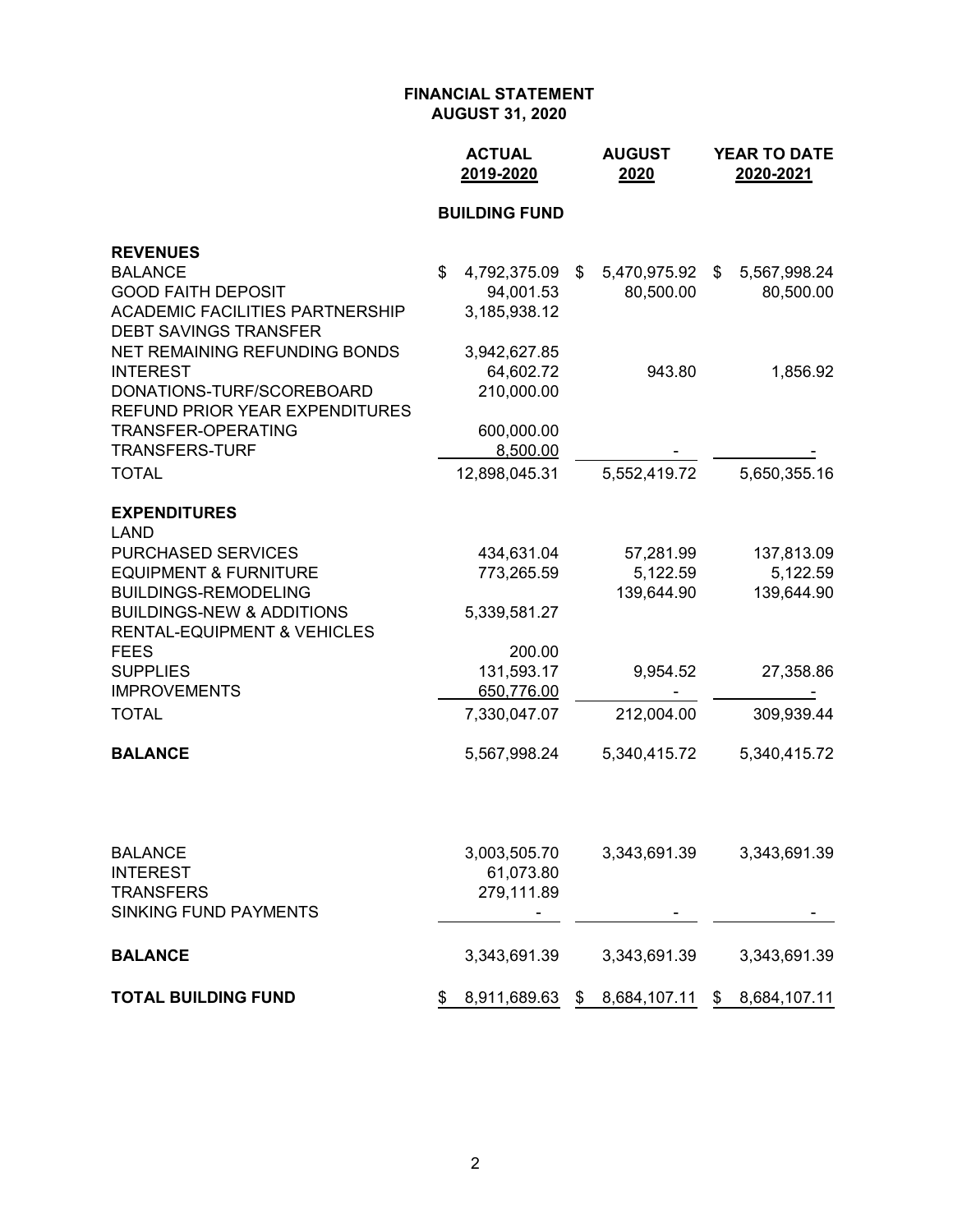### **ACTUAL AUGUST YEAR TO DATE 2019-2020 2020 2020-2021**

# **BUILDING FUND-ADULT EDUCATION**

| <b>REVENUES</b><br><b>BALANCE</b><br><b>GENERAL IMPROVEMENT PAYMENT</b><br>REFUND PRIOR YEAR EXPENDITURE | \$<br>4,989.10 \$ | 4,989.10 \$    |    | 4,989.10 |
|----------------------------------------------------------------------------------------------------------|-------------------|----------------|----|----------|
| <b>TOTAL</b>                                                                                             | 4,989.10          | 4,989.10       |    | 4,989.10 |
| <b>EXPENDITURES</b>                                                                                      |                   |                |    |          |
| <b>ARCHITECT &amp; ENGINEERS</b>                                                                         |                   |                |    |          |
| <b>PURCHASED SERVICES</b>                                                                                |                   |                |    |          |
| <b>LAND &amp; IMPROVEMENTS</b>                                                                           |                   |                |    |          |
| <b>BUILDINGS-NEW &amp; ADDITIONS</b>                                                                     |                   |                |    |          |
| <b>SUPPLIES</b>                                                                                          |                   |                |    |          |
| <b>EQUIPMENT</b>                                                                                         |                   |                |    |          |
| <b>TOTAL</b>                                                                                             |                   |                |    |          |
| <b>BALANCE</b>                                                                                           | \$<br>4,989.10    | \$<br>4,989.10 | -S | 4,989.10 |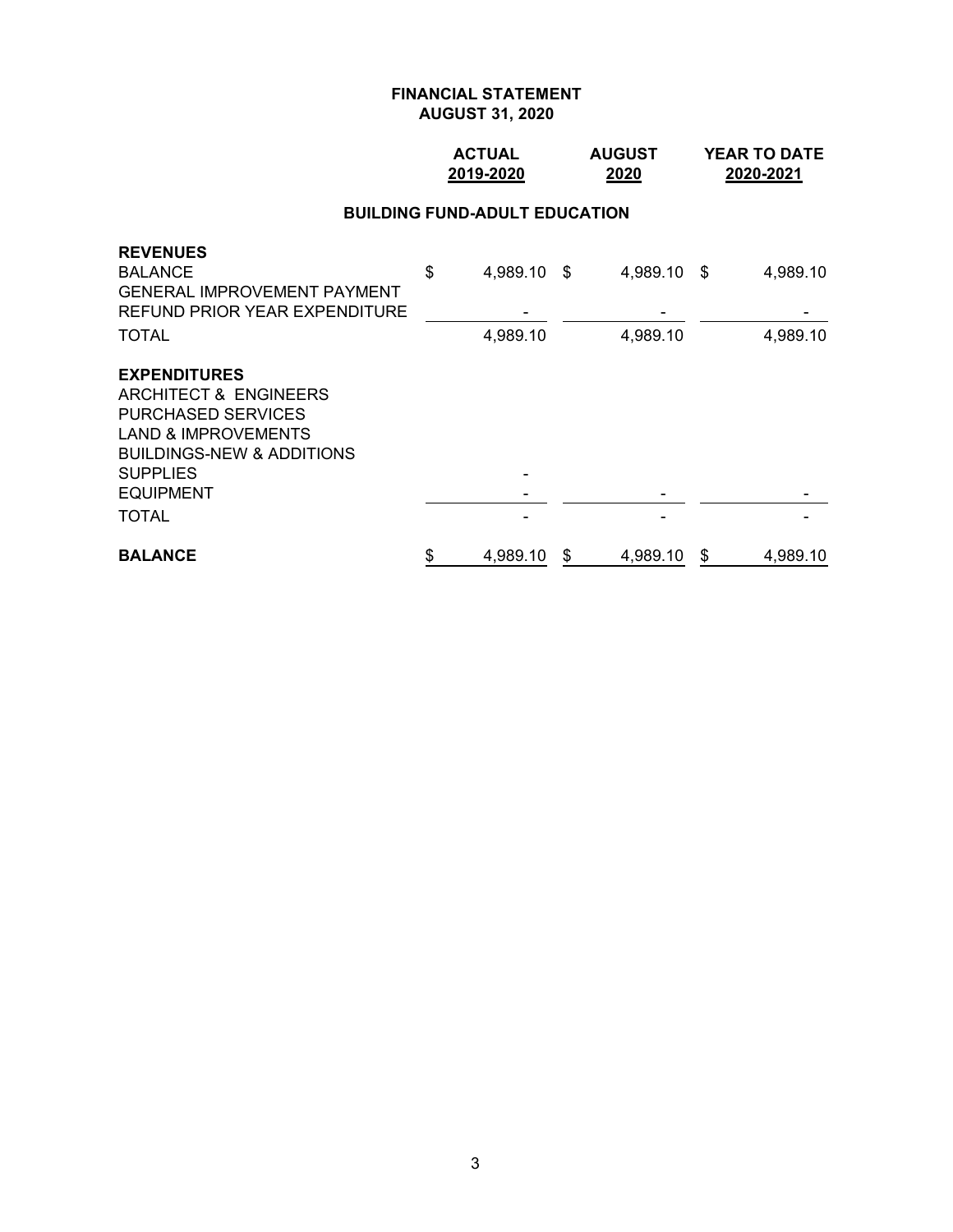|                             | <b>ACTUAL</b><br>2019-2020 | <b>AUGUST</b><br>2020    | YEAR TO DATE<br>2020-2021 |
|-----------------------------|----------------------------|--------------------------|---------------------------|
|                             | <b>FEDERAL PROGRAMS</b>    |                          |                           |
| <b>REVENUES</b>             |                            |                          |                           |
| <b>BALANCE</b>              | \$<br>190,486.36           | \$<br>$(140, 947.75)$ \$ | 79,897.93                 |
| TITLE I,                    | 1,658,127.44               |                          | (83, 187.72)              |
| ARKANSAS MEDICAID PROGRAM   | 107,724.60                 |                          | 809.28                    |
| TITLE VI-B,                 | 1,228,712.98               |                          | (52, 204.40)              |
| <b>ARMAC</b>                | 275,374.26                 |                          | 80,064.10                 |
| TITLE I, MIGRANT            | 121,677.44                 |                          | (15, 612.63)              |
| <b>TITLE IIA</b>            | 292,649.09                 |                          |                           |
| <b>TITLE III</b>            | 64,772.42                  |                          | (24.95)                   |
| <b>TITLE IV</b>             | 120,951.91                 |                          |                           |
| DHS CHILD CARE              |                            | 7,000.00                 | 7,000.00                  |
| <b>CARES ACT</b>            | 18,019.97                  | 45,870.74                | 45,870.74                 |
| <b>ROTC REIMBURSEMENT</b>   | 30,625.81                  |                          | 1,663.26                  |
| <b>ADULT ED</b>             | 160,919.83                 | 20,107.87                | 20,107.87                 |
| <b>TOTAL</b>                | 4,270,042.11               | (67,969.14)              | 84,383.48                 |
| <b>EXPENDITURES</b>         |                            |                          |                           |
| <b>TITLE I</b>              | 2,055,616.99               | 267,302.51               | 316,911.69                |
| ARKANSAS MEDICAID PROGRAM   | 78,725.03                  | 14,191.16                | 14,191.16                 |
| <b>ARMAC</b>                | 386,905.66                 | 39,691.56                | 56,342.35                 |
| <b>TITLE VI-B</b>           | 1,256,769.58               | 93,391.97                | 95,031.41                 |
| <b>IDEA EARLY CHILDHOOD</b> |                            | 4,419.27                 | 4,419.27                  |
| TITLE I, MIGRANT            | 121,677.44                 | 9,924.92                 | 9,924.92                  |
| <b>CARES ACT</b>            | 18,019.97                  | 20,137.09                | 64,866.43                 |

DHS CHILD CARE

ROTC 30,625.81 4,008.12 6,189.12

TITLE III 64,772.42 6,307.04 23,742.04<br>TITLE IV 6.111.45

TOTAL 4,190,144.18 476,332.24 628,684.86

**BALANCE** \$ 79,897.93 \$ (544,301.38) \$ (544,301.38)

TITLE IV 16,111.45 - -

ADULT EDUCATION 160,919.83 16,958.60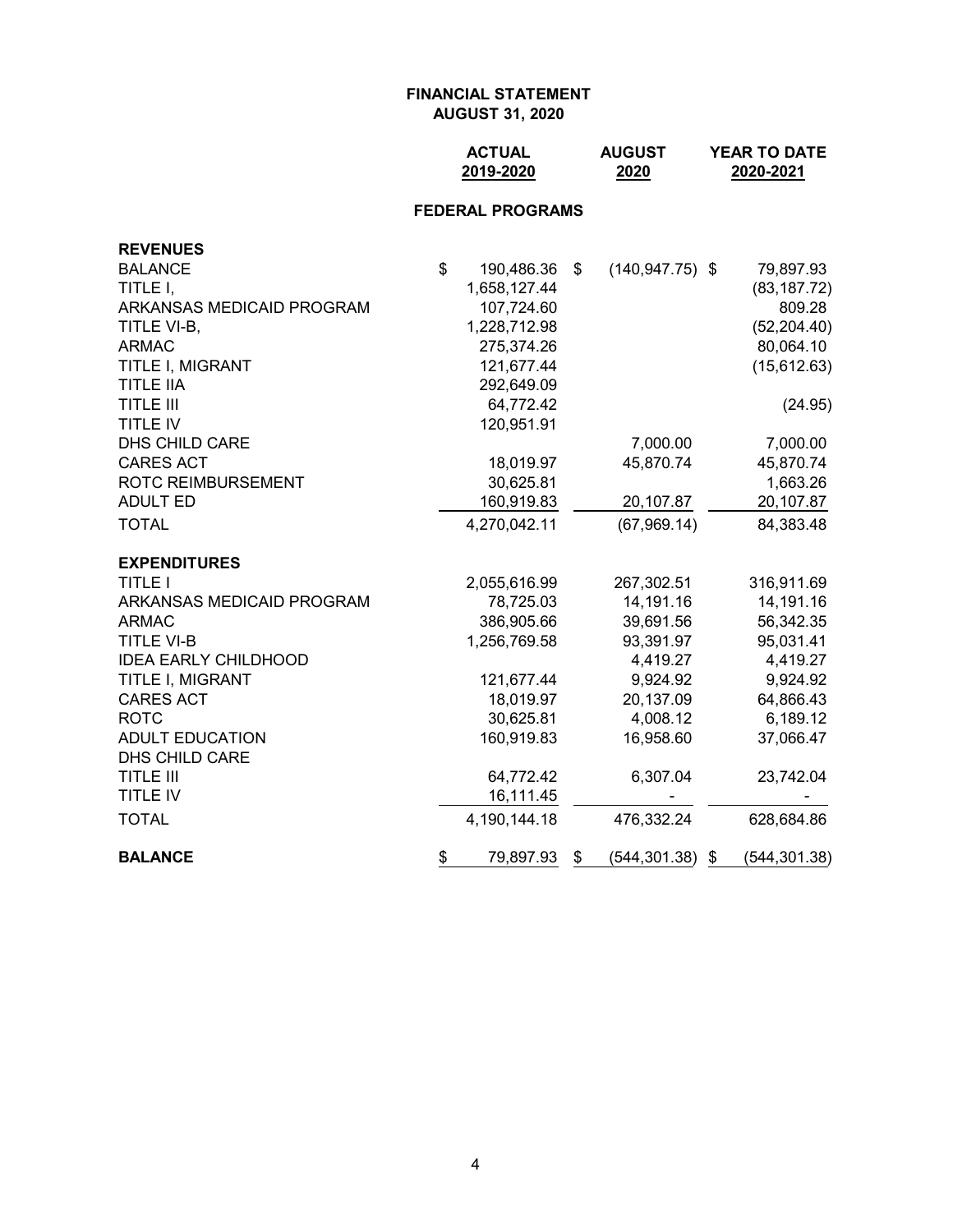### **ACTUAL AUGUST YEAR TO DATE 2019-2020 2020 2020-2021**

# **SCHOOL LUNCH PROGRAM**

|                                        |                                                                 | 628,514.91                                                      |                 | 10,945.00<br>663,347.70                                         |
|----------------------------------------|-----------------------------------------------------------------|-----------------------------------------------------------------|-----------------|-----------------------------------------------------------------|
| 366,883.99<br>591,026.07<br>116,736.65 |                                                                 | 108,775.54<br>31,801.72<br>15,401.46<br>11,852.20<br>167,830.92 |                 | 136,019.10<br>38,370.25<br>16,129.13<br>12,145.23<br>202,663.71 |
| \$<br>646,895.40                       | \$                                                              | 460,683.99                                                      | \$              | 460,683.99                                                      |
|                                        | 2,996,647.48<br>1,275,105.37<br>2,349,752.08<br>\$14,631,311.09 | 64,414.90                                                       | \$14,198,116.72 | \$14,198,116.72                                                 |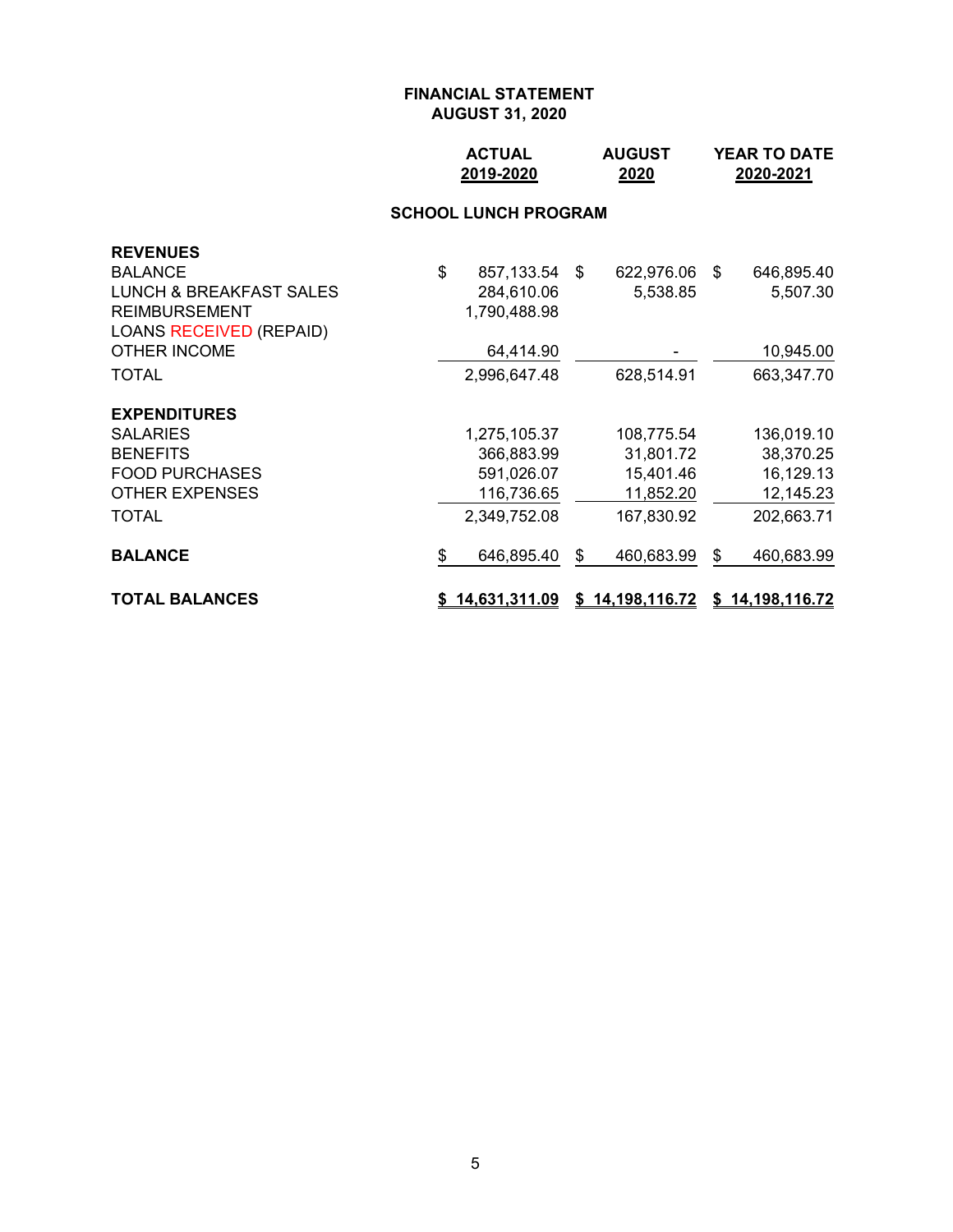### **ACTUAL AUGUST YEAR TO DATE 2019-2020 2020 2020-2021**

#### **SCHOOL ACTIVITY ACCOUNTS**

| <b>REVENUES</b>                 |    |               |   |            |                  |
|---------------------------------|----|---------------|---|------------|------------------|
| <b>BALANCE</b>                  | \$ | 614,405.62 \$ |   | 601,787.94 | \$<br>571,961.98 |
| <b>ADMISSIONS</b>               |    | 148,528.94    |   | 12,783.00  | 15,833.00        |
| <b>SCHOOL SPONSORED SALES</b>   |    | 120,899.50    |   | 3,212.75   | 4,206.50         |
| STUDENT SPONSORED SALES         |    | 166,724.86    |   | 7,552.85   | 10,628.82        |
| OTHER STUDENT ACTIVITIES        |    | 99,912.92     |   | 22,081.43  | 31,604.52        |
| OTHER COMMUNITY SERVICES        |    | 5,647.33      |   | 1,390.80   | 1,390.80         |
| PRIVATE CONTRIBUTIONS           |    | 117,414.58    |   | 4,122.00   | 31,872.25        |
| <b>MISCELLANEOUS</b>            |    | 4,296.59      |   | 264.00     | 814.33           |
| TOTAL                           |    | 1,277,830.34  |   | 653,194.77 | 668,312.20       |
| <b>EXPENDITURES</b>             |    |               |   |            |                  |
| <b>PURCHASES SERVICES</b>       |    | 185,461.86    |   | 2,315.00   | 11,460.00        |
| <b>SUPPLIES &amp; MATERIALS</b> |    | 448,755.64    |   | 35,760.22  | 41,682.65        |
| <b>FIXED ASSETS</b>             |    | 27,907.61     |   | 1,146.89   | 1,146.89         |
| <b>DUES &amp; FEES</b>          |    | 43,743.25     |   | 1,964.40   | 2,014.40         |
|                                 |    | 705,868.36    |   | 41,186.51  | 56,303.94        |
| <b>BALANCE</b>                  | S  | 571,961.98    | S | 612,008.26 | 612,008.26       |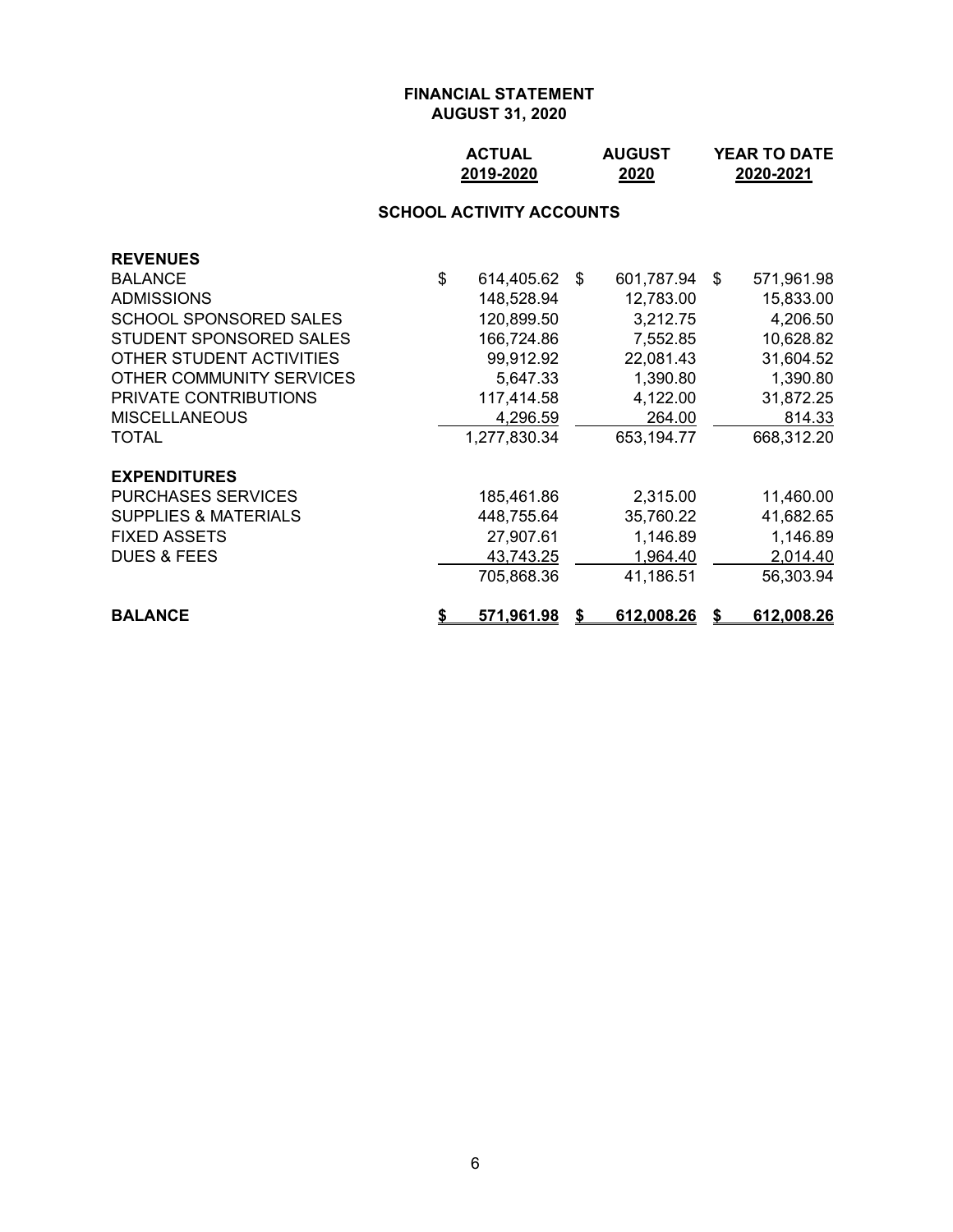#### **CITIZENS BANK ACCOUNT BALANCES AUGUST 31, 2020**

CHECKING ACCOUNT #0376886401 \$ 8,077,377.22

### **SCHEDULE OF INVESTMENTS AUGUST 31, 2020**

PURCHASED CERTIFICATE OF DEPOSIT 08/04/2020 IN THE AMOUNT OF \$3,705,093.08 AT A RATE OF .30% MATURING 09/04/2020 **\$** 3,705,093.08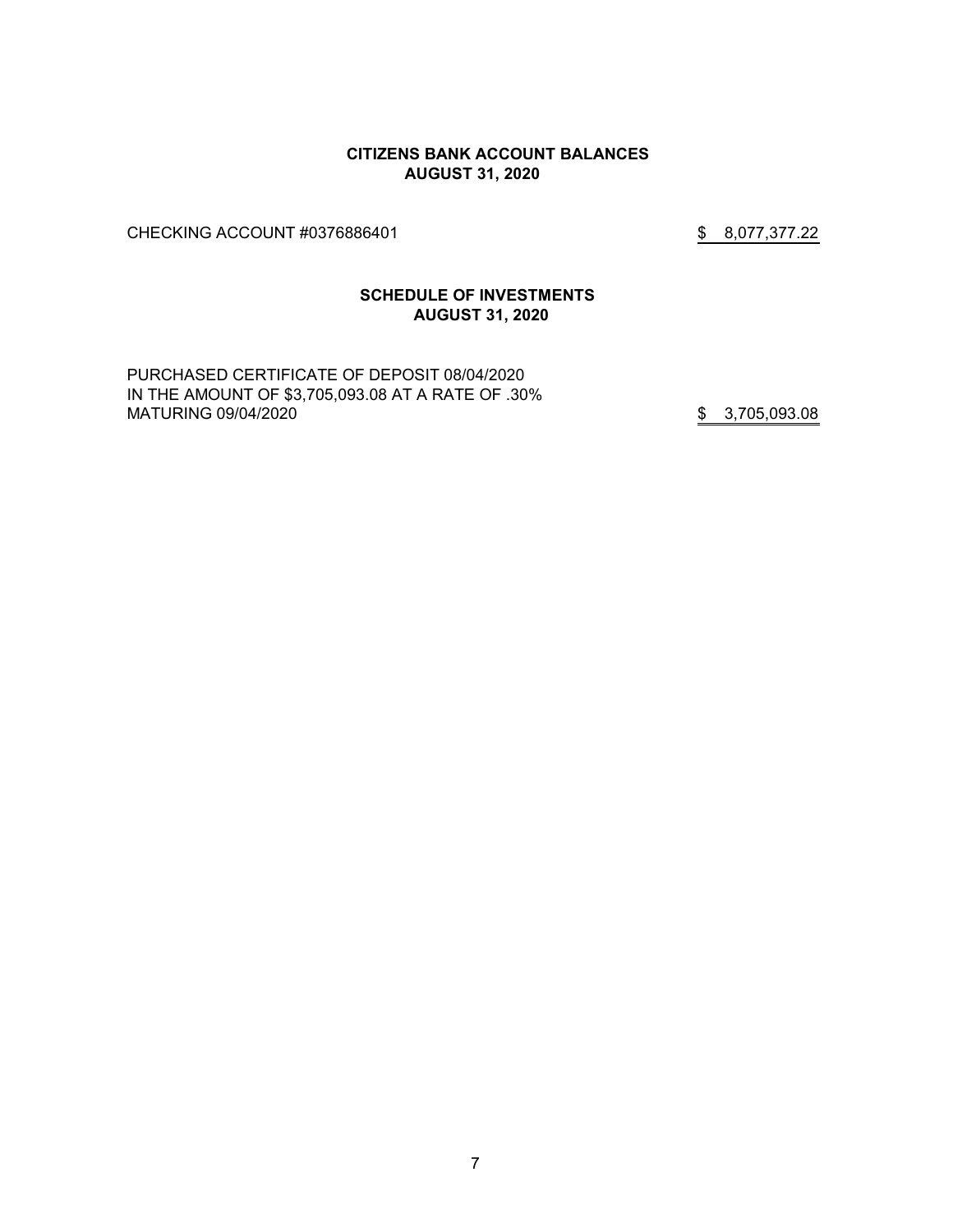# **MISCELLANEOUS INCOME ACCOUNT ANALYSIS AUGUST 2020**

| <b>OPERATING FUNDS</b>                               | <b>AUGUST</b>   | <b>YEAR TO DATE</b> |
|------------------------------------------------------|-----------------|---------------------|
| <b>G/T ADVANCED PLACEMENT</b>                        |                 |                     |
| ARVEST GRANT - BASEBALL                              |                 |                     |
| NBC STATE BONUS PASS THRU                            |                 |                     |
| PRIVATE DONATIONS                                    | 20.25           | 20.25               |
| POINTER PLACE REIMBURSEMENT                          |                 |                     |
| <b>BASKETBALL REIMBURSE SCORING TABLE</b>            |                 |                     |
| EARLY CARE & EDUCATION GRANT                         |                 |                     |
| AR SCHOOL RECOGNITION                                |                 |                     |
| <b>GENERAL IMPROVEMENT FUND GRANT-ADULT ED</b>       |                 |                     |
| NEW CTE PROGRAM START UP GRANTS                      |                 |                     |
| <b>FACILITIES &amp; TRANSPORTATION REIMBURSEMENT</b> | 1.00            | 1.00                |
| PERCENTAGE THEATER ADMISSIONS                        |                 |                     |
| <b>MASCOT ROYALTIES</b>                              |                 |                     |
| <b>HALL OF HONOR</b>                                 |                 |                     |
| <b>REIMBURSEMENT FEES</b>                            |                 |                     |
| <b>PRIOR YEAR LUNCH CHARGES</b>                      | 146.40          | 275.55              |
| <b>GAME &amp; FISH GRANT</b>                         |                 |                     |
| <b>REFUND PRIOR YEAR EXPENSES</b>                    | 330.00          | 20,153.09           |
| CAREER NEW PROGRAM START UP                          |                 |                     |
| EMPLOYEE JURY/SUBPOENA FEES                          |                 |                     |
| <b>HANNA OIL-GAS &amp; ROYALTY</b>                   |                 |                     |
| STEPHENS PRODUCTION-GAS ROYALTIES                    |                 | 78.42               |
| WAELDER OIL & GAS-GAS ROYALTIES                      |                 |                     |
| <b>XTO ENERGY-GAS ROYALTY</b>                        |                 |                     |
| MERIT ENERGY-GAS ROYALTY                             | 132.26          | 271.43              |
| SALE OF FIXED ASSETS & SUPPLIES                      | 6,450.00        | 11,475.00           |
| <b>REBATE</b>                                        | 5,539.87        | 5,539.87            |
| ATU-REIMBURSEMENT CONCURRENT CREDIT                  |                 |                     |
| <b>JATC-FEES</b>                                     |                 |                     |
| PAYROLL REIMBURSEMENT-TRANSFER                       |                 |                     |
| FEDERAL FLOOD CONTROL                                |                 |                     |
| <b>FEDERAL MINERAL LEASE</b>                         |                 | 5.80                |
| PROPERTY DAMAGES REIMBURSEMENTS                      | 26,283.94       | 26,283.94           |
| <b>ETS HONORARIUM</b>                                |                 |                     |
| <b>USAC E-RATE</b>                                   |                 |                     |
| <b>BLUEBIRD WNC445 SPECTRUM LEASE</b>                |                 | 13,995.00           |
| <b>PHOTOGRAPHY</b>                                   |                 |                     |
| <b>TOTAL</b>                                         | \$<br>38,903.72 | 78,099.35<br>-\$    |
|                                                      |                 |                     |